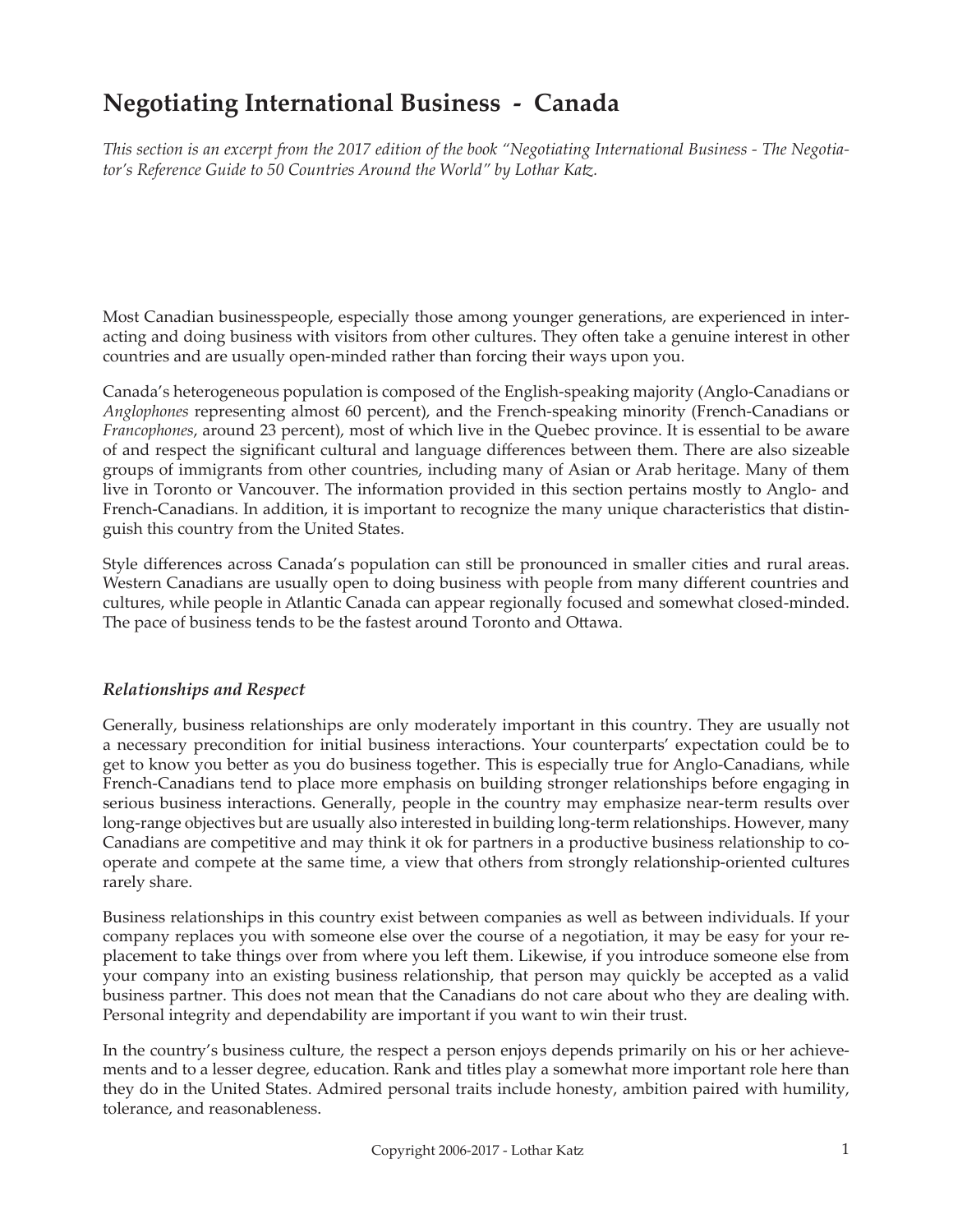### *Communication*

Canada is officially bilingual. The federal government works in the two official languages, English and French. Canadian English differs from both British and American English, though it is closer to the latter. There are distinct differences between French and Canadian French. Most French-Canadians also speak English.

Businesspeople in this country usually speak in a controlled fashion, only occasionally raising their voices to make a point. At restaurants, especially those used for business lunches and dinners, keep conversations at a quiet level. Being loud could be regarded as bad manners. Canadians are polite listeners and rarely interrupt others. Periods of silence do not necessarily convey a negative message. Anglo-Canadians usually do not openly show emotions, which is unlike French-Canadians, who tend to be more animated and expressive. People generally converse standing around two to three feet apart. French-Canadians will likely get closer than that.

While usually friendly and polite, communication in Canada is often quite direct. Canadians dislike vague statements and may openly share their opinions and concerns. Too much diplomacy could confuse and irritate them and can give the impression of insincerity. They may ask for clarifications and rarely find it difficult to say 'no' if they dislike a request or proposal. If something is against company policy or cannot be done for other reasons, your counterparts will likely say so. They may view this as a simple statement of fact and might not understand that someone else could consider this directness insensitive.

Gestures and body language are usually subtle in Canada. Physical contact is rare and best avoided. Approval is shown by an upward pointing thumb or with the *OK* sign, with thumb and index finger forming a circle. Do not use your fingers to point at others. Instead, point with your head. Eye contact should be frequent, as this conveys sincerity and helps build trust. However, do not stare at people.

## *Initial Contacts and Meetings*

Having a local contact can be an advantage, especially with French-Canadians, but it is usually not a necessary precondition to doing business.

Negotiations in Canada may be conducted by individuals or teams of negotiators. Both approaches have their distinct advantages. Since decisions are often made by individuals, meeting the decision-maker one-on-one may help get results quickly. On the other hand, a well-aligned team with clearly assigned roles can be quite effective when negotiating with a group of Canadians. Owing to the high degree of individualism that characterizes the culture, Canadian teams are not always well aligned, which sometimes makes it easy to play one member against the other.

Scheduling meetings in advance is required. However, you can sometimes do this on short notice, especially if the parties have had previous business interactions. Canadians generally expect visitors to be punctual. Avoid being more than 5 minutes late, and call ahead if you will be.

Names are usually given in the order of first name, family name. Use *Mr./Ms.* plus the family name. If a person has an academic title, such as *Doctor* or *Professor*, use it instead, followed by the family name. Before calling Canadians by their first names, wait until they offer it. This could happen quickly since the use of first names is not a sign of intimacy. However, do not use the other person's name as frequently as you might in the United States. Introductions are usually accompanied by handshakes. Men should wait for women to initiate handshakes. The standard greeting is 'how are you?' It is rhetorical, so it is best to respond with the same phrase or to say something like 'fine, thank you,' or 'I'm doing great, and you?'

The exchange of business cards is not a mandatory step, but it is best to bring a sufficient supply. They may sometimes be exchanged at the end rather than the beginning of the meeting. It is beneficial to in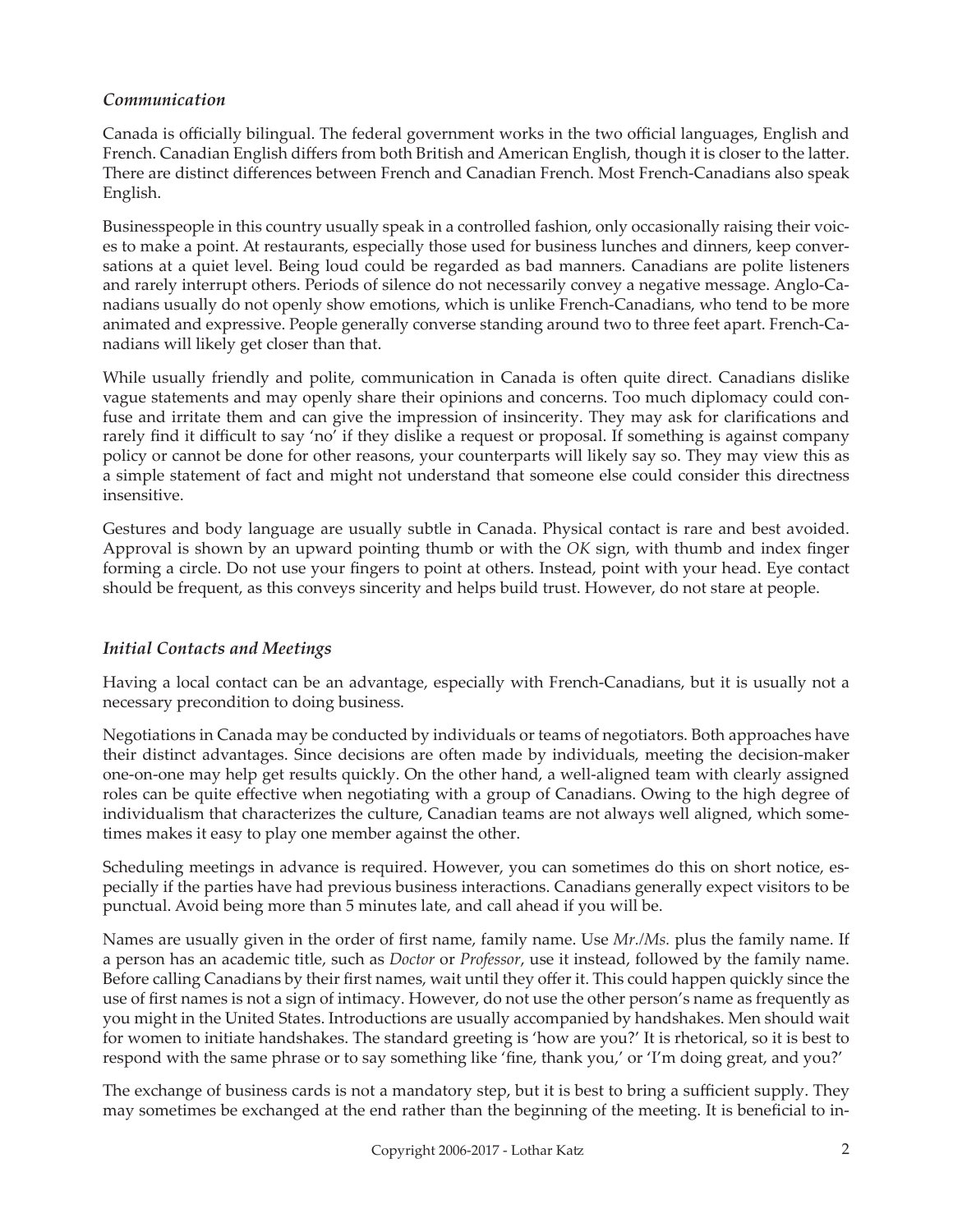clude both French and English translations on your card. If you plan to conduct business in the province of Quebec, it is vital that your card is translated into French. Show doctorate degrees on your card and make sure that it clearly states your professional title, especially if you have the seniority to make decisions. Offer your card to everyone present. You may not always get one in return. When presenting your card, smile and keep eye contact, then take a few moments to look at the card you received. Next, place it on the table in front of you.

Meetings usually start with some polite small talk, which can be brief. Humor, which should be friendly and not overly ironic and sarcastic, is important and almost always appreciated. One's private life is not a subject for discussion around meetings. During the first meeting, it is best to preserve an air of formality while remaining polite and cordial, listening more than speaking.

While one purpose of the initial meeting is to get to know each other, the primary focus will be on business topics. Either the meeting leads to a straight decision or there will be a list of follow-up actions. Smaller deals may be decided and finalized at the first meeting. If the meeting concludes without next steps being defined, this may mean that there is no interest to continue the discussion.

Presentation materials should be very attractive, with good and clear visuals. Prepare thoroughly and make sure your key messages come across clearly. However, avoid delivering presentations full of excitement and hype since they will make your Canadian audience suspicious. Stringent French-language requirements exist in the province of Quebec, where you must provide a French translation for promotional material and other documents. Even in other provinces, Canadian organizations may require your material to be in both English and French, especially when dealing with government institutions. Make inquiries in advance if necessary.

# *Negotiation*

**Attitudes and Styles –** To Canadians, negotiating is usually a joint problem-solving process. With French-Canadians, however, it may mean engaging in a somewhat more aggressive debate aimed at reaching a mutually agreeable solution. While the buyer is in a superior position, both sides in a business deal own the responsibility to reach agreement. They may focus equally on near-term and long-term benefits. The primary negotiation style is cooperative and people may be open to compromising if viewed helpful in order to move the negotiation forward. Since Canadians believe in the concept of win-win, they expect you to reciprocate their respect and trust. They are often very pragmatic and usually find compromises both sides can live with. While the negotiation exchange may include conflicts, you should keep a positive attitude and show willingness to work with the other side in an effort to reach agreement.

Should a dispute arise at any stage of a negotiation, you may be able to reach resolution by showing willingness to compromise and appealing to your counterparts' fairness.

**Sharing of Information –** Canadian negotiators usually spend time, sometimes a lot of it, gathering information and discussing details before the bargaining stage of a negotiation can begin. They may share a lot of information as a way to build trust. It can be very counterproductive to appear as if you are hiding facts from your Canadian counterparts. However, they will usually accept it if you state openly that you do not want to share certain information. They value information that is straightforward and to the point. Do not provide misleading information as your counterparts will likely consider this unfair and may try to 'get even.'

Canadians are generally suspicious of hype and exaggerations and may respond negatively to a 'hard sell' approach that might be effective in the United States.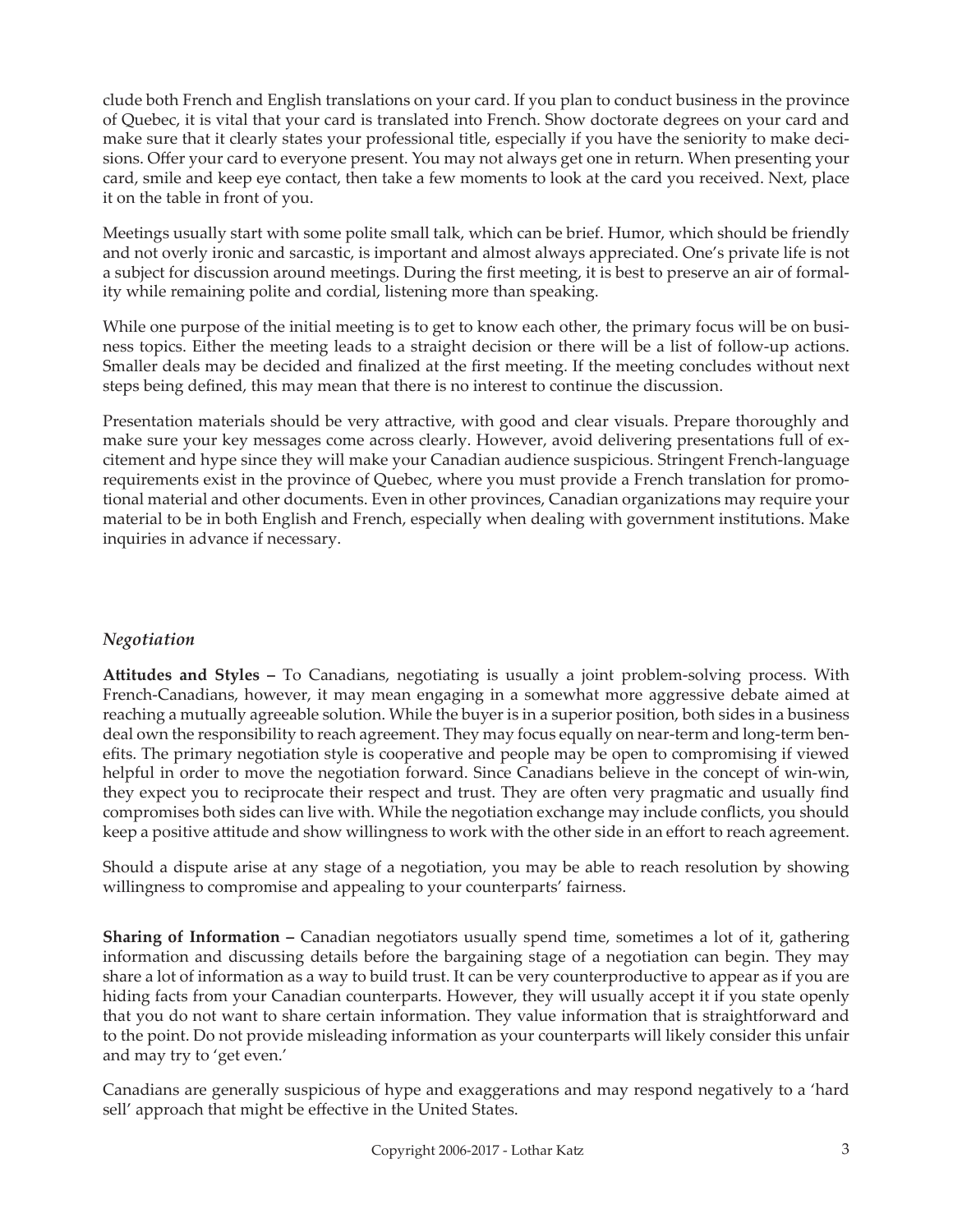**Pace of Negotiation –** Negotiations in Canada often move at a rapid pace. Though somewhat cautious, Canadians believe in the 'time is money' philosophy almost as strongly as Americans do. Accordingly, your counterparts will generally want to finish the negotiation in a timely manner and implement actions soon. Even complex negotiations may not require more than one trip, as follow-up negotiations are often conducted via phone and e-mail.

Canadians generally prefer a monochronic work style. They are used to pursuing actions and goals systematically, and they dislike interruptions or digressions. When negotiating, they often work their way down a list of objectives in sequential order, bargaining for each item separately, and may be unwilling to revisit aspects that have already been agreed upon. They might have little tolerance for more polychronic counterparts challenging this approach, which they view as systematic and effective. This rigid style can be difficult to tolerate for negotiators from highly polychronic cultures, such as most Asians, Arabs, some Southern Europeans, or most Latin Americans, who could view it as closed-minded and overly restrictive. In any case, do not show irritation or anger when encountering this behavior. Instead, be willing to bargain over some items individually. Otherwise, clearly indicate that your agreement is conditional and contingent on other items.

Stalling a negotiation in an attempt to create time pressure in order to obtain concessions, or to gain the time needed to evaluate alternatives, could turn out to be a big mistake. Canadians hate wasting time and have little patience if they feel that the other side may be hiding or holding back something. Unlike in many other cultures, negotiators may actually become less inclined to make concessions if they feel that the overall bargaining exchange is taking too long. Worst case, your counterparts could lose interest in the deal.

**Bargaining –** Most Canadians are not overly fond of bargaining and dislike haggling. They can be tough negotiators but are usually less aggressive than Americans can be. Appearing confident and assertive is essential, though, since facing an apparently insecure counterpart may encourage Canadians to negotiate harder. State your position clearly and be willing to push for it as needed.

Negotiators in Canada may take firm positions at the beginning of the bargaining process. Once you convince them that you are intent on holding your own, they may become more willing to make concessions. However, prices rarely move by more than 10 to 20 percent between initial offer and final agreement.

Most people in this country expect to negotiate 'in good faith.' However, they may occasionally use deceptive negotiation techniques such as telling lies and sending fake non-verbal messages, pretending to be disinterested in the whole deal or in single concessions, misrepresenting an item's value, or making false demands and concessions. Do not lie at or otherwise grossly mislead your counterparts, as doing so could damage, even destroy, business relationships. Since 'good cop, bad cop' requires strong alignment between the players, only experienced negotiators who have spent time practicing the tactic may be using it. Carefully orchestrated, it may be effective in your own negotiation approach. Businesspeople may claim limited authority, stating that they have to ask for their manager's approval. This could be a tactic or the truth.

Canadian negotiators may use pressure techniques that include opening with their best offer, showing intransigence, making final or expiring offers, or nibbling. When using similar tactics yourself, clearly explain your offer and avoid being aggressive. Avoid making decreasing offers, as they will likely be viewed as inappropriate and offensive. Silence can sometimes be effective as a way to convey displeasure. Be careful when attempting to create time pressure. Although it can be very effective since the Canadians' sense of urgency usually works against them, their level of interest could drop and they might start considering alternatives to the deal at hand. Persistence is important, though, and you will frequently find your counterparts exploring all options to bring the negotiation to a successful close as quickly as they can.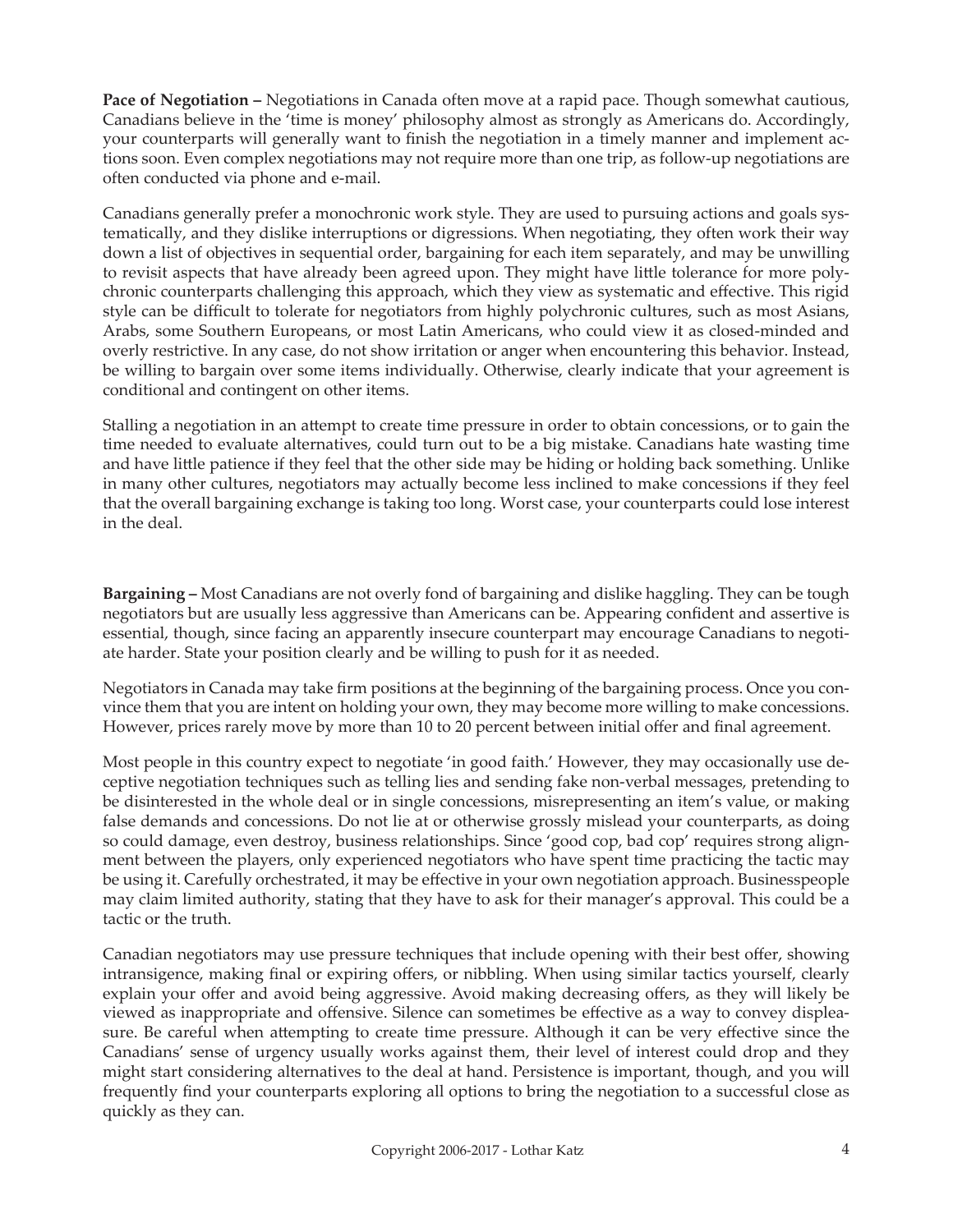Avoid aggressive tactics when negotiating with Canadians. They will not shy away from open confrontation if challenged, but this is likely to deteriorate rather than strengthen your bargaining position. French-Canadians may sometimes appear aggressive as the bargaining gets more heated. Remind yourself that they may not perceive it that way. Opening with an extreme offer may be viewed as an unfriendly act. It is best to open with one that is already in the ballpark of what you really expect.

Other emotional negotiation techniques may be more frequent. Canadians may employ attitudinal bargaining or send dual messages. It is often best simply to ignore these tactics. Attempts to make you feel guilty and appeals to personal relationships are rare since people believe that these have no place in business. However, using these tactics yourself may be surprisingly effective with some negotiators.

Canadian businesspeople may employ defensive tactics such as changing the subject, blocking, asking probing or direct questions, making promises, or keeping an inflexible position. Attempts to change the subject repeatedly in order to confuse your counterparts may meet with resistance, though.

Introducing written terms and conditions can be effective tactics that could help shorten the bargaining process, which most of your Canadian counterparts may find desirable. Similarly, they may frequently attempt to introduce pre-printed clauses. Unless these are based on company policies, which are usually non-negotiable, you should ignore such attempts and insist that all terms and conditions be discussed and agreed upon individually.

Corruption and bribery are very rare in Canada. It is strongly advisable to stay away from giving gifts of significant value or making offers that could be read as bribery.

**Decision Making –** Canadian companies are usually not overly hierarchical. Nevertheless, they usually have extensive policies and processes that may affect decision making. They are almost always followed. Decision makers are usually individuals who may or may not consult with others in the group or organization. Managers are expected to accept responsibility for their own as well as their employees' actions. Decision-making authority is often delegated to lower levels in the hierarchy and may not require any further approval from others. Generally, the size of a deal determines how high in the organization you need to go. Once the bargaining process has concluded, decisions are often made quickly.

When making decisions, businesspeople may apply universal principles rather than considering the specific situation. This is especially true for French-Canadians. Empirical evidence and other objective facts weigh much more strongly than personal feelings and experiences do. Canadians are medium risk takers who are often a bit more cautious than Americans may be.

## *Agreements and Contracts*

Capturing and exchanging meeting summaries can be an effective way to verify understanding and commitments. Many Canadians pride themselves with being consistent, so they will likely keep their commitments, at least those that are sufficiently documented. While you should not consider interim agreements final, avoid the impression that you are not willing to hold up your commitments. Nevertheless, only a contract signed by both parties constitutes a binding agreement.

Written contracts tend to be lengthy and somewhat legalistic. They often spell out detailed terms and conditions for the core agreements as well as for many eventualities. They usually represent irrevocable commitments to the terms and conditions they define and can only be changed with both partners' consent.

Always consult a legal expert who has sufficient relevant experience before signing a contract. While this society is not as litigious as the one in the United States, Canadians are also quite willing to enforce contracts in court if necessary. Your legal counsel may also attend negotiations to provide legal advice throughout the bargaining process.